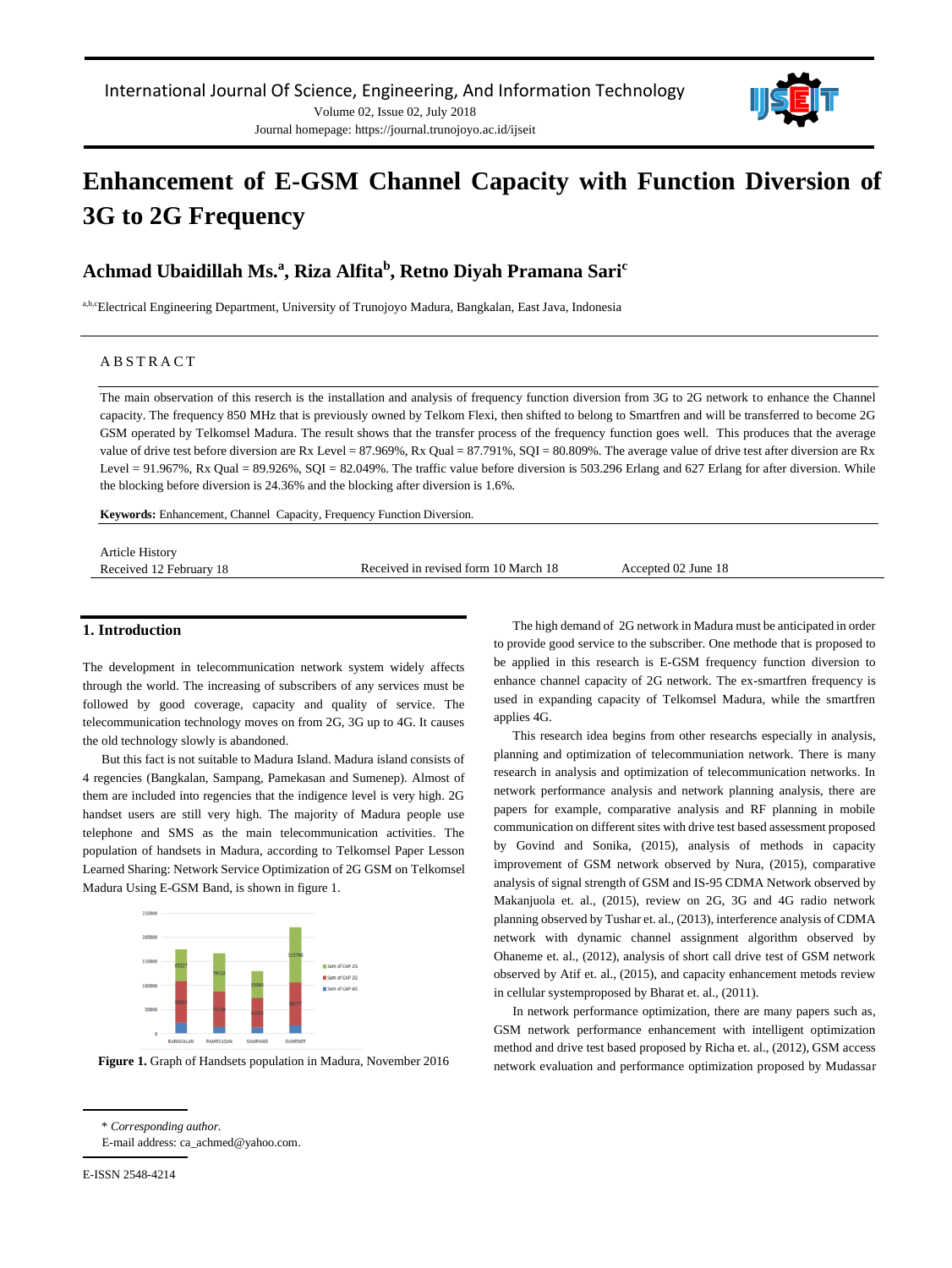et. al., (2010), cellular network optimization with frequency reuse technique proposed by Adegoke et. al., (2015), capacity enhancement of CDMA network with cell splitting technique proposed by Sohrab et. al., (2013), efficiency improvement and handover performance optimization of GSM network proposed by Arulananth et. al., (2015), identifying the causes of call setup failure in GSM service test area and necessitate steps to increase the call success rate with drive test based observed by Syed et. al., (2014), minimizing the hand off failure probability by increasing the total number of channels with help cell splitting proposed by Ranjan and Debabrata, (2015), and coverage optimization of CDMA network in South-Eastern Nigeria proposed by Shoewu et. al., (2011). This research proposes to optimize and enhance the channel capaciry of E-GSM by diverting the frequency function from 3G to 2G Network and then to analyze the performance through drive test.

## **2. Methodology**

The main idea of this research is frequency function diversion of 3G to 2G network, to enhance channel capacity with E-GSM in Telkomsel Madura. The sites that are observed are shown in table 1.

## **Table 1. Observed Sites**

| <b>Site Name</b>   | <b>Cell Name</b>       |  |
|--------------------|------------------------|--|
| Pademawu           | Pademawumg2            |  |
| Taroan             | Taroanmg1              |  |
| Samatanproppotbg   | Samatanproppotbg1      |  |
| Samatanproppotbg   | Samatanproppotbg3      |  |
| Kardulukpragaantbg | Kardulukpragaantbgmg3  |  |
| Pademawu timur     | Pademawu timur-0       |  |
| Pademawu timur     | Pademawu timur-3       |  |
| Kalianget          | Kaliangetmg1           |  |
| Kalianget          | Kaliangetmg2           |  |
| Batangbatangmadura | Batangabatangmaduramg2 |  |
| Marengan daya      | Marengan daya-0        |  |
| Marengan daya      | Marengan daya-1        |  |
| Babangapurapti     | Babangapuraptimg1      |  |
| Andulanggapuratbg  | Andulanggapuratbgmg3   |  |

Upgrading TRX is applied by taking and using the Smartfren frequency that is diverted and shown in table 2. The observation is applied by drive test before and after frequency function diversion process. Then, the next observation is about the value of traffic and blocking probability of the cellular network before and after frequency function diversion process.

**Table 2. Applied ARFCN (Absolute Radio Frequency Channel Number) on E-Band**

| <b>Operator</b> | <b>Smartfren</b> |          |       | Guard Band (~1<br>MHz) |          |       |
|-----------------|------------------|----------|-------|------------------------|----------|-------|
| <b>ARFCN</b>    | 975              | $\cdots$ | 1006  | 1007                   | $\cdots$ | 1011  |
| UL<br>Frequency | 880.2            | $\cdots$ | 886.4 | 886.6                  | $\cdots$ | 887.4 |
| DL<br>Frequency | 925.2            | $\cdots$ | 931.4 | 931.6                  | $\cdots$ | 932.4 |

The quality parameters of drive test are described by:

Rx Level (Received Signal Level): the level of received signal of each signal emmission.

$$
R_xLevel = \frac{Sample}{Total Sample} \times 100\%
$$
 (1)

Rx Qual (Received Signal Quality): the quality of received signal that is measured from Bit Error Rate (BER).

$$
R_xquad = \frac{Sample}{Total Sample} \times 100\%
$$
 (2)

SQI (Signal Quaity): the quality level of voice at the time of call.

$$
SQL = \frac{Sample}{Total Sample} \times 100\%
$$
 (3)

The observation result is compared to the standard of Key Performance Information (KPI) that is applied by Service Quality Assurance Department, ICT Network Management, East Java Division of Telkomsel.

#### **Table-3. The KPI standard of Telkomsel**

| KPI      | <b>Quality (Colour)</b> |                |                   |                 |                  |  |
|----------|-------------------------|----------------|-------------------|-----------------|------------------|--|
|          | <b>Very Good</b>        | Good           | <b>Enough</b>     | <b>Bad</b>      | <b>Very Bad</b>  |  |
| Rx Level | $-75$ to $-10$          | $-85$ to $-75$ | $-95$ to $-85$    | $-100$ to $-95$ | $-120$ to $-100$ |  |
| Rx Qual  | $0$ to $2$              | $2$ to $4$     | $4 \text{ to } 6$ | ۰               | 6 to 7           |  |
| SQI      | 18 to 30                | ٠              | 0 to 18           | ٠               | $-18$ to 0       |  |

Other performance parameters are defined by offered traffic, blocking probability and the use of time slot, that is observed before and after frequency function diversion process. The blocking probability parameter is also measured specially on TCH (Traffic Channel) and SDCCH (Standalone Dedicated Control Channel) that is observed in 3 weeks after the frequency function diversion.

#### **3. Result and Discussion**

The result of the research can be defined as upgrading TRX and the change of configuration before and after

frequency function diversion process. It is described as follow,

Site Pademawu. The capacity before diversion is 12 TRX with configuration 4/4/4 and capacity after diversion is 14 TRX with configuration 4/6/4. Upgrading TRX is applied on ARFCN 997 and 999.

Site Taroan. The capacity before diversion is 21 TRX with configuration 4/6/6/5 and capacity after diversion is 23 TRX with configuration 6/6/6/5. Upgrading TRX is applied on ARFCN 1000 and 1004.

Site Samatan Proppo. The capacity before diversion is 14 TRX with configuration 4/6/4 and capacity after diversion is 18 TRX with configuration 6/6/6. Upgrading TRX is applied on ARFCN 989, 991 and 993, 995.

Site Karduluk Pragaan. The capacity before diversion is 12 TRX with configuration 4/4/4 and capacity after diversion is 16 TRX with configuration 4/4/8. Upgrading TRX is applied on ARFCN 1003, 1005, 1009 and 1011. Site Pademawu Timur. The capacity before diversion is 12 TRX with configuration 3/3/3/3 and capacity after diversion is 18 TRX with configuration 6/3/3/6. Upgrading TRX is applied on ARFCN 990, 992, 998 and 994, 996, 1000.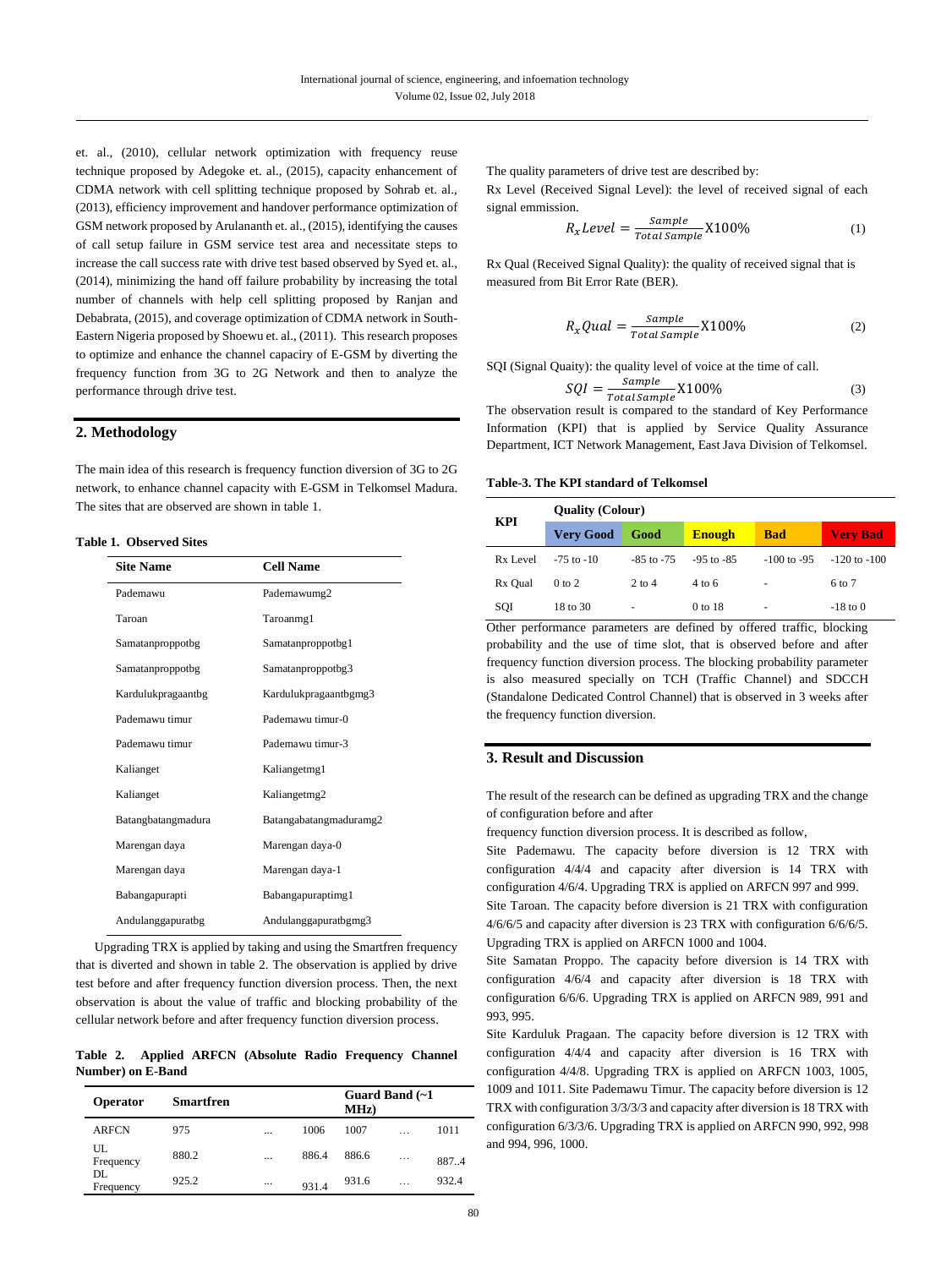Site Kalianget. The capacity before diversion is 12 TRX with configuration 4/4/4 and capacity after diversion is 16 TRX with configuration 6/6/4. Upgrading TRX is applied on ARFCN 995, and 997.

Site Batang Batang Madura. Capacity before diversion is 12 TRX with configuration 4/4/4 and capacity after diversion is 16 TRX with configuration 4/8/4. Upgrading TRX is applied on ARFCN 989, 991, 993 and 995.

Site Marengan Daya. The capacity before diversion is 12 TRX with configuration 4/4/4 and capacity after diversion is 18 TRX with configuration 8/6/4. Upgrading TRX is applied on ARFCN 994, 996 and 1002, 1010. Site Babangapurapti. The capacity before diversion is 12 TRX with configuration 4/4/4 and capacity after diversion is 14 TRX with configuration 6/4/4. Upgrading TRX is applied on ARFCN 988 and 990.

Site Andulanggapura. The capacity before diversion is 12 TRX with configuration 4/4/4 and capacity after diversion is 14 TRX with configuration 4/4/6. Upgrading TRX is applied on ARFCN 993 and 995.

The descriptions show that all frequency function diversion process from 3G to 2G network to enhance channel capacity with E-GSM in Telkomsel Madura is successful. The next step is assessment process to examine the performance of the frequency function diversion process. The first assessment is defined from the drive test result that is shown in table 7. The example of drive test results is shown by table 4 for Rx Level, table 5 for Rx Qual and table 6 for SQI. All of the examples are taken from site Pademawu.

**Table 4. Rx Level values of the drive test result on site Pademawu.**

|         | Range                | <b>Before</b> | After    |
|---------|----------------------|---------------|----------|
|         | $-75$ to $-10$       | 96.91%        | 99.40%   |
|         | $-85$ to $-75$       | 3.09%         | 0.60%    |
| RxLevel | $-95$ to $-85$       | $0.00\%$      | $0.00\%$ |
|         | $-100$ to $-$<br>95  | 0.00%         | $0.00\%$ |
|         | $-120$ to $-$<br>100 | 0.00%         | 0.00%    |
|         | Total                | 100.00%       | 100.00%  |

#### **Table-5. Rx Qual values of the drive test result on site Pademawu**

|         | Range             | <b>Before</b> | After   |
|---------|-------------------|---------------|---------|
|         | $0$ to $2$        | 90.35%        | 91.34%  |
| Rx Qual | $2$ to $4$        | 3.38%         | 3.78%   |
|         | $4 \text{ to } 6$ | 3.52%         | 3.81%   |
|         | $6 \times 7$      | 2.75%         | 1.06%   |
|         | Total             | 100.00%       | 100.00% |

**Table-6. SQI values of the drive test result on site Pademawu**

|     | Range      | Percentage | Percentage |
|-----|------------|------------|------------|
|     | 18 to 30   | 81.82%     | 84.42%     |
| SQI | $0$ to 18  | 17.92%     | 15.58%     |
|     | $-18$ to 0 | 0.26%      | 0.00%      |
|     | Total      | 100.00%    | 100.00%    |

Table 7 shows that the performance of the diversion process is good. The best mean value of Rx level increases from 87.969% to 91.967%. The best mean value of Rx Qual also increases from 87.791% to 89.92%. so does the best SQI mean value, from 80.809% to 82.49%.

**Table-7. The mean value of Rx Level, Rx Qual and SQI of observed sites**

| KPI         | Range              | Before  | After   |
|-------------|--------------------|---------|---------|
| RX<br>Level | $-75$ to $-$<br>10 | 87.969% | 91.967% |
| RX Qual     | $0$ to $2$         | 87791%  | 89.92%  |
| SOI         | 18 to 30           | 80809%  | 82.49%  |

Besides that, the performance of the frequency function diversion process is shown by figure 2 that shows about offered traffic value before and after diversion process and figure 3 that shows about blocking probability before and after diversion process.



Figure 2. Graph of offered traffic before and after diversion process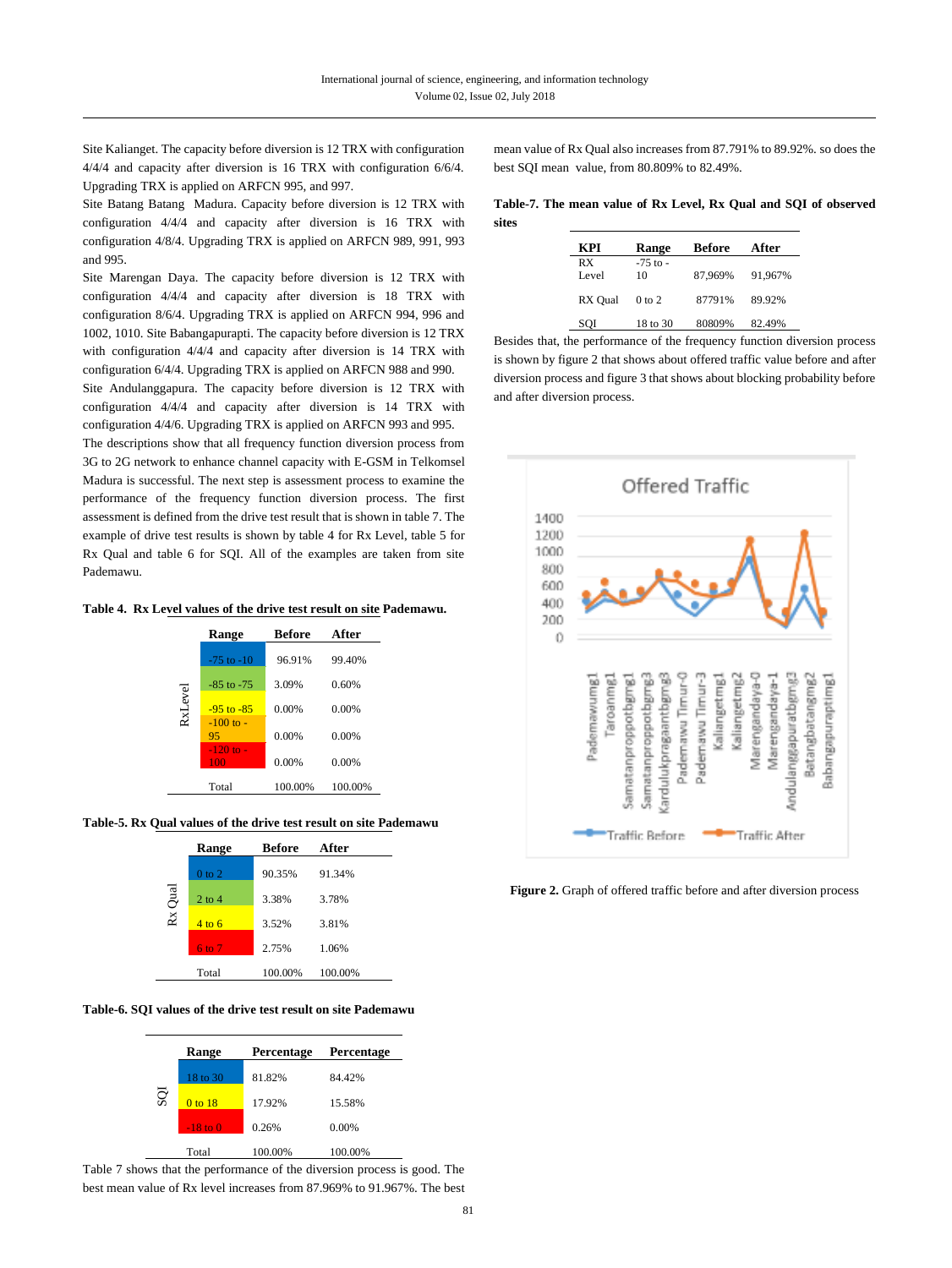#### International journal of science, engineering, and information technology Volume 02, Issue 02, July 2018



**Figure-3.** Graph of blocking probability before and after diversion process

From figure 2, the offered traffic after diversion process is greater than before diversion process. The mean of offered traffic before diversion process is 503.296 E and it becomes 627 E for after diversion process. It means that the channel capacity after diversion greater than before and the diversion process is successful.

From figure 3, the blocking probability after diversion process is lower than before diversion process, even almost all of the values are zero. The mean of blocking probability before diversion process is 24.36% and it becomes 1.6% for after diversion process. It means that the channel capacity after diversion greater than before and the diversion process is successful.

The blocking probability is also measured specially on TCH (see figure 4) and SDDCH (see figure 5).







**Figure-5.** The blocking probability of SDCCH

From figure 4 and figure 5, the blocking probability of TCH and SDCCH were observed in one week before diversion process (W1), in the week of diversion process (W2) and one week after diversion process (W3). Both of them show that the blocking probability before diversion process of frequency function are high. But they decrease deeply after diversion process. It shows that the channel capacity has been enlarged and the diversion process is successful.



**Figure-6.** Graph of time slot number that is used with different network utility after diversion process of frequency function